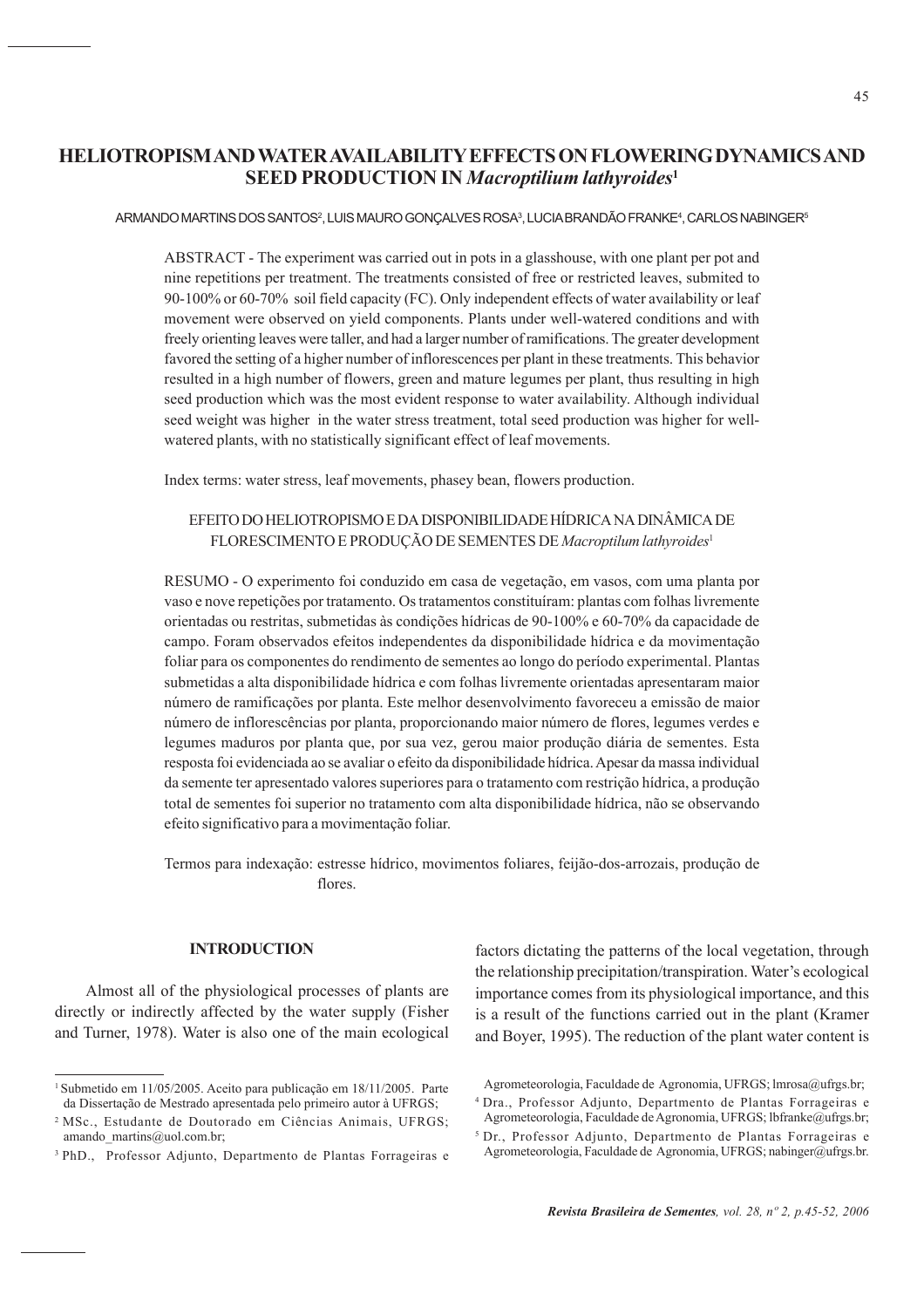followed by turgor loss and wilting, stopping cellular elongation, closing stomata, reducing photosynthesis, and interfering in various basal metabolic processes (Angelocci, 2002). These effects may affect plant productivity and, especially, seed production, therefore reducing the ability of a species to disseminate (Chiarello and Gulmon, 1991). In this relationship between vegetative and reproductive development, it is known that the latter is more sensitive to water stress than the first. This sensitivity comes from the fragility of the reproductive development (Bazzaz and Ackerly, 1992).

Like many other species on the legume family, *M.lathyroides* presents turgor mediated leaf movements in response to the sun's direct rays (heliotropism). Considered an adaptive response mechanism to environmental stress (Forseth, 1990), heliotropism involves rapid and reversible leaf movements in response to the intensity and direction of the sunlight. Heliotropic movements were divided by Darwin (1881) into two distinct classes, diahelitropism, movements in which the leaf lamina are perpendicular to the light beam, and paraheliotropism where leaf lamina are parallel to the direct beam.

Similar to *Phaseolus vulgaris* (Fu and Ehleringer, 1989), *Strophostyles helvola* (Prichard and Forseth, 1988) and *Glycine max* (Rosa and Forseth, 1995), diurnal patterns of leaf movements *M. lathyroides* represent a mixture between dia and paraheliotropism. In the early morning hours, the illuminated leaves orient towards the sun (diaheliotropism), while at midday, sunlit leaves avoid direct sunlight (paraheliotropism) through steep inclination angles. Finally, by late afternoon sunlit leaves again face towards the sun.

The primary role of these leaf movements is to regulate the amount of solar radiation incident on a leaf, maximizing it in diaheliotropic leaves and minimizing it for paraheliotropic leaves (Ehleringer and Forseth, 1980; Forseth, 1990; Koller and Cohen, 1990). On clear days paraheliotropism can reduce total radiant energy on the leaf blade by 20-30% (Forseth and Ehleringer, 1980). Therefore, these leaf movements have an influence on leaf energy balance, leaf temperature, transpirational water loss, carbon gain through photosynthesis, water use efficiency (WUE), photoinhibition, and the return in carbon of the nitrogen invested in photosynthesis (Koller et al., 1985; Ludlow and Bjorkman, 1987; Fu and Ehleringer, 1989 and 1991; Berg and Heuchelin, 1990; Forseth, 1990; Bielenberg et al., 2003). The regulation of all these factors may give these plants an advantage in growth and seed production when compared to plants with stationary leaves.

The objective of this study was to verify the effects of water availability and heliotropism on flowering dynamics and seed production of *Macroptilium lathyroides*.

### **MATERIAL AND METHODS**

Seeds of *M. lathyroides*, harvested in a previous experiment, were scarified and inoculated with a Rhyzobium strain specific for this species, sown on germination flats on December 12, 2002, and kept in a greenhouse at the UFRGS School of Agronomy (Porto Alegre, Brazil, 30°05°S, 51°39°W), from December 2002 through April 2003. After germination, seedlings with an approximate size of 80mm were transferred to 10kg pots (3 seedlings per pot, later reduced to only one per pot), filled with soil, classified as a red distrophic argisoil, collected from the first 200mm of depth (arable layer) at the Agronomica Experimental Station (EEA/UFRGS). Prior to potting, the soil was air dried and sieved. Soil humidity was estimated from the difference between the weight of air dried soil and after 72 hours of oven drying at 102°C. All the pots were watered to soil field capacity before initiating the treatments. The relationship between soil volumetric humidity and matric potential (Figure 1) was plotted from data obtained at the same site (Cunha, 1991)

Plants were either watered to 100% soil field capacity (A) or 60% field capacity (S) by weighing the pots daily and adding water as needed to keep the experimental proportions. The water stress treatment was initiated only after the complete expansion of the third trifoliate leaf. Leaf orientation treatments consisted of plants with leaves allowed to move freely (L) or leaves held horizontally (H), by painting the pulvinus, organ responsible for the leaf movements, with a water soluble, non allergenic ink. Painting the pulvinus did not completely restrict leaf movement, especially at times of high air temperature.

All plants received 100mL of a one mmolar urea solution as a starter N to reduce problems of differential bacterial activity at the early stages of growth. Weed control in the pots was conducted manually.

Monitoring of flowering dynamics and of the components of seed production was initiated at the time of the opening of the first flower on the first inflorescence. Counts of number of branches, number of inflorescences, number of flowers, number of mature and immature legumes, number of seeds, were performed on a per plant basis every 2 days for a period of 58 days for all treatments. Number of flowers per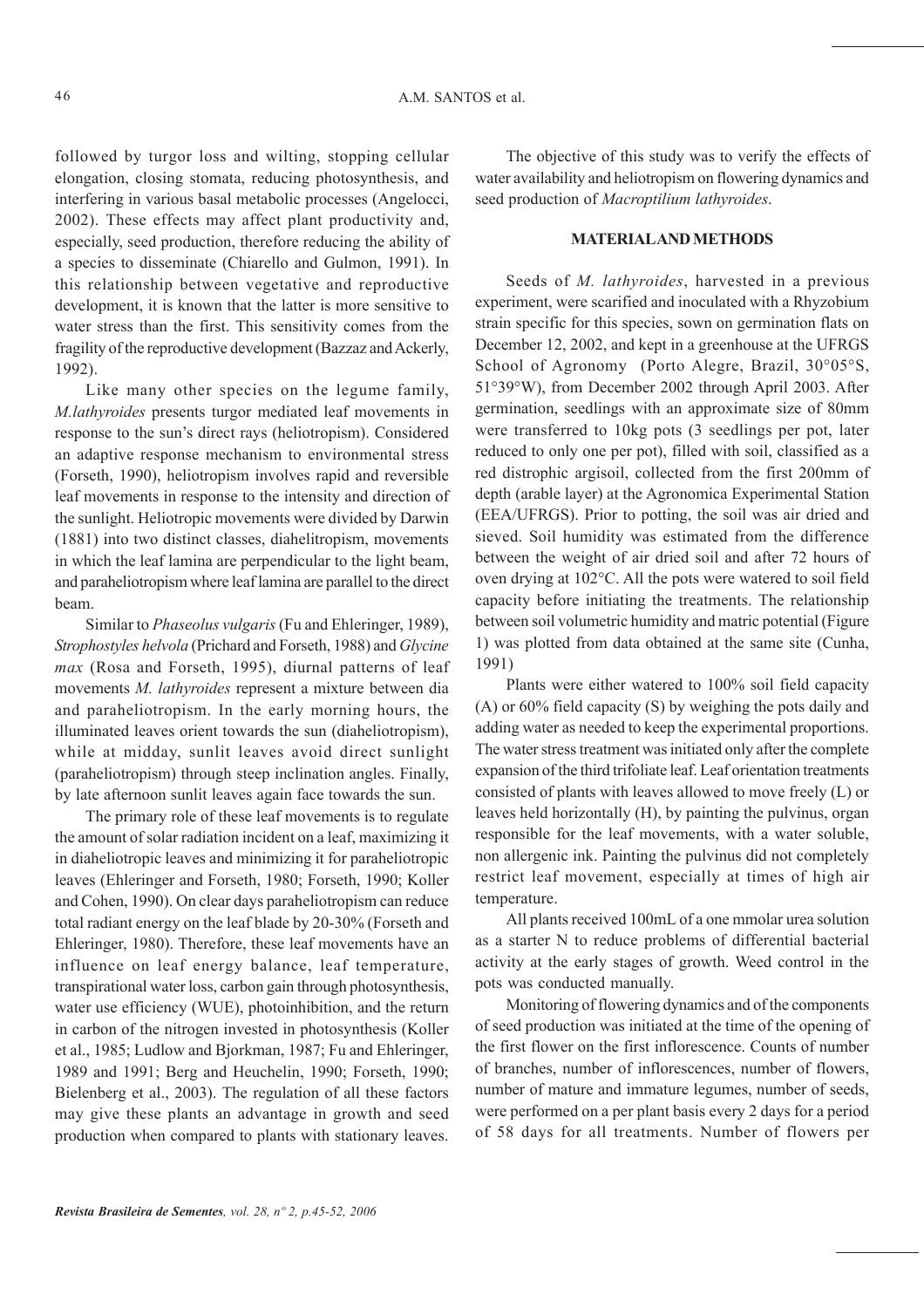

**FIGURE 1. Variation in the volumetric humidity of a red distrophic argisoil, in the first 200mm of depth as a function of soil matric potential. Data adapted from Cunha 1991 at the Agronomical Experimental Station (EEA/UFRGS).**

inflorescence, number of seeds per legume, mean seed weight, rate of seed production, total seed production, and mean number of days to the beginning of flowering were also recorded for each treatment.

Statistical analysis was performed as a completely randomized design, considering each pot as a replicate. Number of branches, mean number of days for the beginning of flowering, and total seed production were tested by ANOVA (SAS Institute, 2001) and mean comparison performed by a Tukey *post hoc* test (a= 0.05). For all other variables a repeated measures ANOVA (SAS Institute, 2001) was used. A regression analysis was performed following the repeated measures for all statistically significant main effects and/or interactions.

### **RESULTS AND DISCUSSION**

The favourable environmental conditions in the greenhouse (air temperature higher than 30ºC), the low competition for light (one plant per pot), the lack of herbivory or harvest resulted in a vigorous development of the plants, especially in those under well-watered conditions. Because of this luxurious growth, which made evaluation difficult due to the height and degree of intertwining of the plants, the experiment had to be stopped at 58 days after the beginning of flowering.

Heliotropism ( $p = 0.3327$ ), water availability ( $p = 0.6062$ ) or their interaction ( $p = 0.7452$ ) did not significantly influence the average period of flower initiation, not even these factors interaction. Plants with freely orienting leaves under 100% and 60% of field capacity (FC) presented an average flowering initiation on the  $63<sup>rd</sup>$  and  $66<sup>th</sup>$  day after the sowing (DAS), respectively, while plants with restricted leaves had started flowering on the  $64<sup>th</sup>$  DAS at  $60\%$  FC and on the  $68<sup>th</sup>$  DAS at 100% FC. These responses can be attributed to the short length of the treatment period until the beginning of flowering, as the stress treatments were implemented only on the  $35<sup>th</sup>$ DAS and the first experimental plant flowered on the  $60<sup>th</sup>$ DAS. Klafke et al. (2003) working on the effects of leaf orientation on *M.lathyroides* flowering found that plants with freely moving leaves started to flower earlier (an average of 10 days) than plants with restricted leaves ( $p = 0.0001$ ).

*M. lathyroides* is a photoperiodicaly neutral species that depends on the accumulation of thermal units to the flower (Skerman et al., 1988; Ledezma, 2000; Ferreira, 2002), therefore it is suggested that the combination of the diaheliotropic and paraheliotropic movements during the day, in the treatment with freely moving leaves, could have facilitated the accumulation of thermal units, compared to the treatments with restricted leaves, stimulating the phenological events, which are necessary to flower initiation.

The average number of branches on the 58<sup>th</sup> day after the beginning of the flowering (DAF) showed significant effects of the interaction between water availability and leaf orientation (p= 0.0445). Plants with heliotropic leaves developed a higher number of branches under well water conditions, while the water availability did not influence the number of branches in plants with restricted leaves (Table 1). At the same level of water availability, the heliotropic and restricted plants did not present statistically significant differences, although the absolute value of the number of branches in the 100% FC treatment was higher than in the 60% FC for both leaf orientation treatments. This response indicated that plants with heliotropic leaves, under a low water

**TABLE 1. Average number of branches of** *M. lathyroides* **at the 58th day after flowering, cultivated in pots, in a greenhouse and submitted to two water (100 and 60% field capacity) and two leaf orientation treatments (leaves freely orienting and restricted leaves). Porto Alegre, RS – 2003.**

|                                                                     | $100\%$ FC | $60\%$ FC                             |
|---------------------------------------------------------------------|------------|---------------------------------------|
| Heliotropic leaves                                                  |            | $4.11 \pm 1.28$ Aa $1.77 \pm 1.28$ Ab |
| Horizontaly restricted leaves $3.33 \pm 1.28$ Ab $2.77 \pm 1.28$ Ab |            |                                       |

Means followed by the same capital letter are not significantly different **in** the columns, means followed by lower case letters are not significantly different on the same line as compared by a Tukey multiple mean comparison test ( $a= 0.05$ )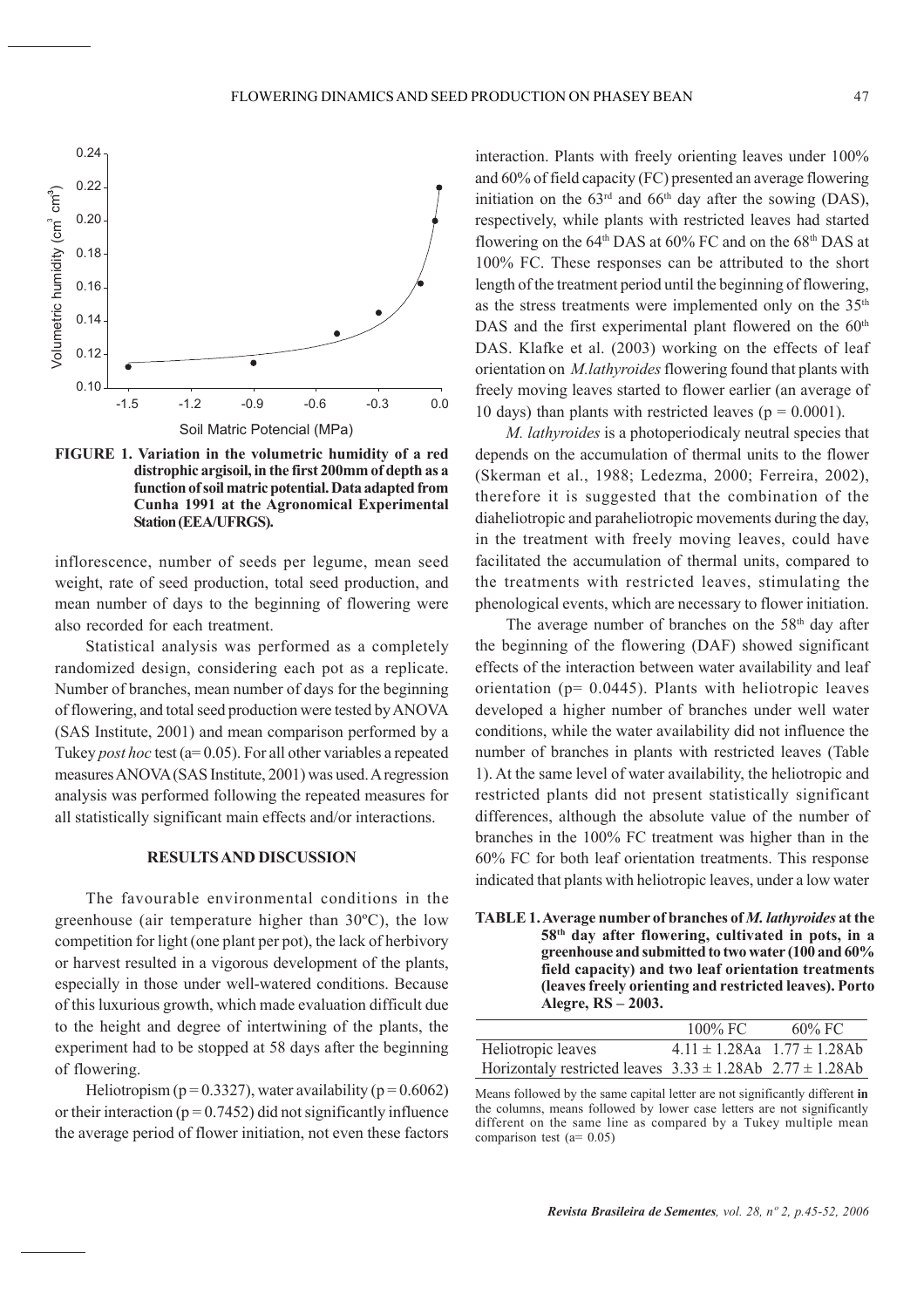availability, may minimize the interception of the direct solar radiation (paraheliotropism), therefore, reducing the amount of photo assimilates available above ground, especially in the branches.

According to Carambula (1981), the components of seed yield are determined from the beginning of the vegetative development until the end of the reproductive development. During the vegetative development, environmental and management conditions resulted in changes in the number of branches, which was responsible for the first seed production component, the number of inflorescence per area and/or per plant. The analysis of variance of the number of inflorescences per plant (NI/P) showed a significant effect ( $p = 0.0151$ ) for the interaction heliotropism x water availability x days after the flowering (DAF). NI/P increased linearly from the beginning of flowering until the  $58<sup>th</sup>$  DAF (Figure 2), showing on this date an average number of inflorescences per plant of 23.0 in the treatment with freely oriented leaves, under 100% FC (AL), 18.4 in the treatment with restricted leaves, under 100% FC (AH), 9.6 in plants with freely orienting leaves, under 60% FC (SL) and 8.9 in the treatment with restricted leaves, under 60% FC (SH). Baseggio (1997) found that the NI/m<sup>2</sup> for *Desmodium incanum* increased linearly, reaching a maximum point at 2172 degrees day, from which the emission rate of new inflorescences decreased, gradually reducing the NI/m<sup>2</sup> until it reached zero at 3933 degrees centigrade day. *Macroptilium lathyroides* presents a long flowering period (about 6 months in the south of Brazil), therefore its NI/P behaviour could be the same as for *D. incanum*. However, the evaluations were performed over a short period (2 months), which may be located in the linear phase of NI/m2 of *D. incanum*.

Comparing the treatments with the same degree of leaf orientation (AL x SL and AH x SH), it is observed that the reduction in soil humidity from 100% to 60% FC reduced flowering 58.43% and 52.0% in plants with free and restricted leaves, respectively. According to Bazzaz and Ackerly (1992), moderate water restriction at the beginning of the reproductive period favours flowering in plants of indeterminate growth, because it inhibits growth on the apical meristem and favours the allocation of resources to the development of the reproductive apparatus. However, more severe water stress, as is the case of this experiment, inhibits both the vegetative growth and the reproductive development (Chiarello and Gulmon, 1992).

The effects of heliotropism on NI/P can be observed by comparing the treatments with the same water availability (AL x AH and SL x SH). Under a low water condition, the difference in the NI/P on the  $58<sup>th</sup>$  DAF, among plants with free and restricted leaves, was very small. In the high water treatment plants with free leaves showed an average of 5.0 inflorescences more than plants with restricted leaves. This response indicated that water was the main controller of inflorescence emission, and that heliotropism was a complementary factor under high water conditions.

The number of flowers per plant (NF/P) was affected by either water availability or heliotropism x DAF ( $p$ <0.0001, p=0.0093, respectively). There were two peaks of flower production in both water treatments (Figure 3). This behaviour was related to the type of flowering shown by *M.lathyroides* which, despite being indeterminate in the plant was determinate on the stem. Initially, the main stem produces inflorescences, which will flower, reaching a point of maxima, represented by the first production peak (Figure 3A). The exhaustion of the main stem resources due to pod and grain filling and relocation to branches caused a reduction in NF/P up to the 24th DAF. On this date, the flower emission restarted on the primary and/or secondary stems, reaching a 2nd peak of flower production on the  $36<sup>th</sup>$  and  $50<sup>th</sup>$  days, for plants under  $60\%$ and 100% of FC, respectively.

Among all the factors that may affect flower formation, water availability has a distinctive role. This, associated to a



**FIGURE 2. Evolution of the total number of inflorescences per plant of** *M. lathyroides* **as a function of days after flowering. Plants were cultivated in a greenhouse and submitted to two water (100% (A) and 60% (S) FC) and two leaf orientation treatments (freely orienting, L, and horizontally restricted, H). Porto Alegre, RS – 2003.**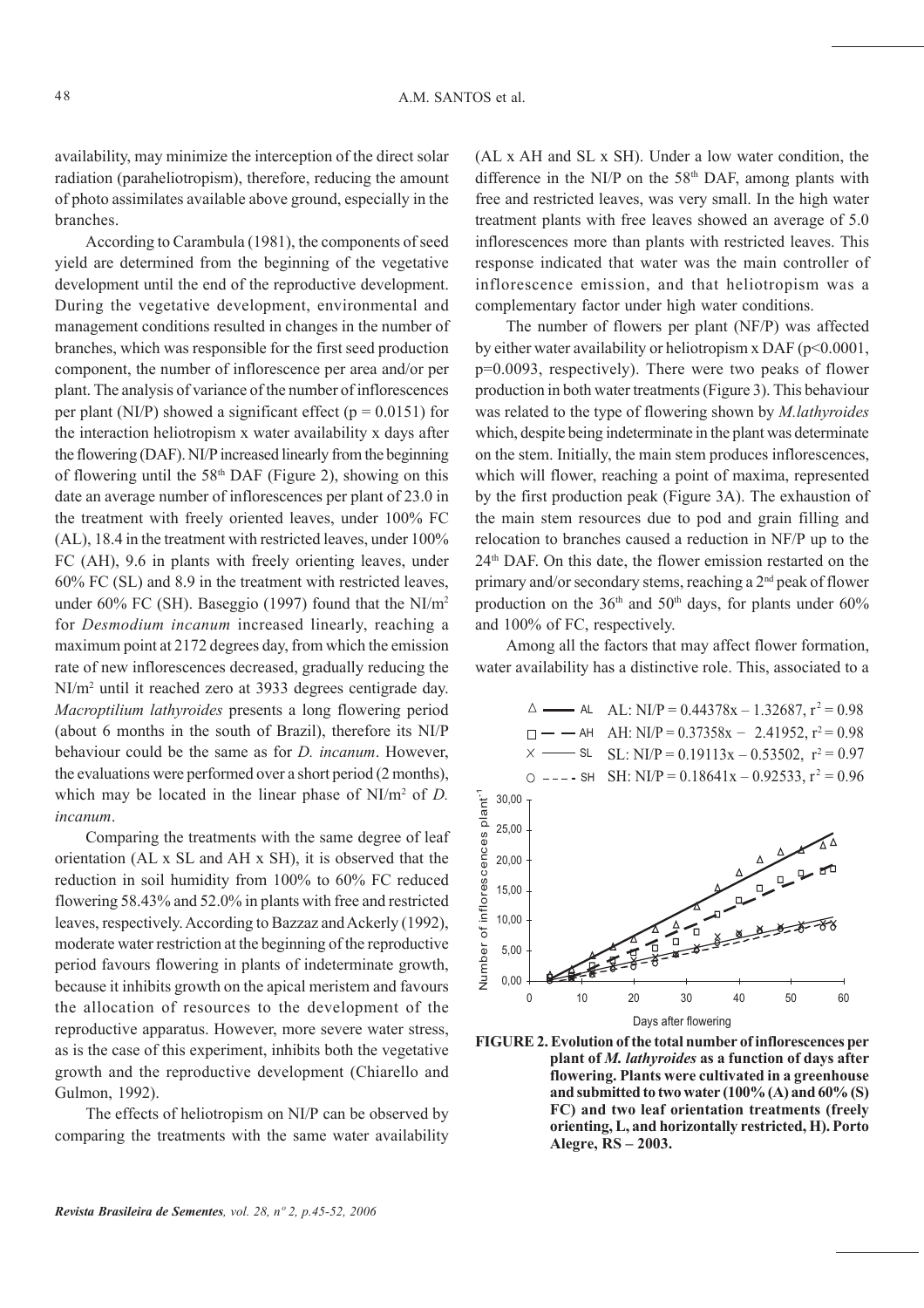#### FLOWERING DINAMICS AND SEED PRODUCTION ON PHASEY BEAN



**Days after flowering** 

**FIGURE 3. Flowering Dinamics of** *M. lathyroides* **as a function of days after flowering in response to water availability (A, C, E) and leaf orientation (B, D, F). Open triangles, plants under 100% field capacity over all leaf orientation treatments (A, C, E) and for heliotropic leaves over all water availability treatments (B, D, F). Open squares plants under 60% field capacity over all leaf orientation treatments (A, C, E) and for restricted leaves over all water availability treatments (B, D, F). Porto Alegre - RS, 2003.**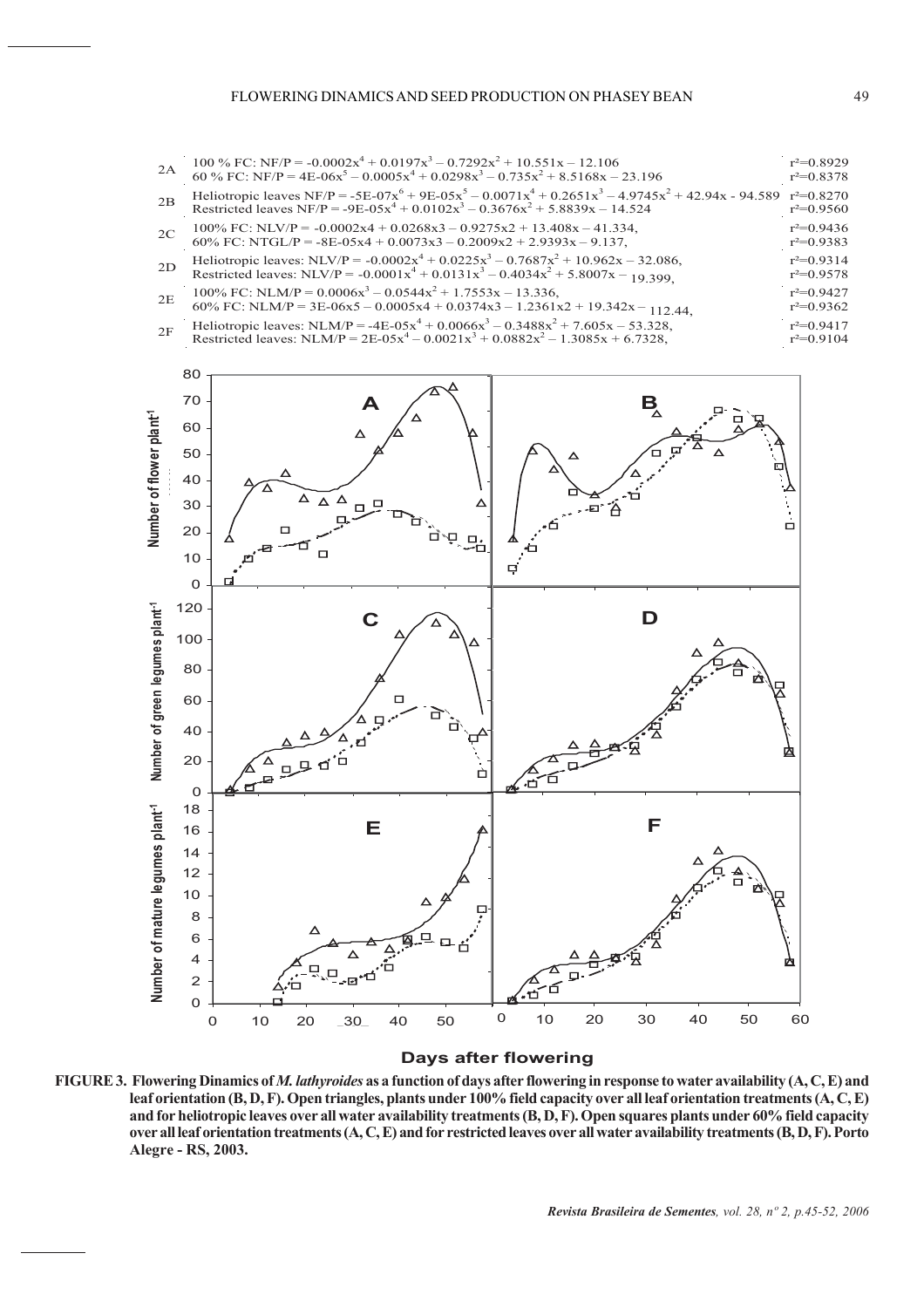higher number in the 100% FC treatments resulted in higher flower production throughout the experiment.

Leaf orientation showed a similar effect on NF/P as the water treatment (Figure 3B). Three peaks of flower production were observed in plants with heliotropic and restricted leaves, but no evident reduction between flower production peaks was observed. As the NI/P was very similar in both treatments, this difference may be mainly attributed to the higher number of flowers per inflorescence (NF/I) in plants with freely oriented leaves (Figure 4).

The number of green legumes per plant (NLV/P) was also affected by the interaction of water availability x DAF (Figure 3C) and by the interaction of heliotropism x DAF (Figure 3D).

The number of ripe legumes per plant (NLM/P) also presented independent effects in the interactions water availability x DAF and heliotropism x DAF (Figure 3E). The responses in both treatments (leaf orientation and water availability) were similar, showing an increase in the initial NLM/P, followed by a stable period, and finally a new increase until the end of the evaluations.

*M.lathyroides* is a plant with indeterminate growth habits, and has a long flowering period (about six months), and the evaluations performed in this study lasted only 58 days. This is probably the reason why the NLM/P showed an increase until the last evaluated date, according to the flowering dynamic observed for the flowers and green legumes.

No interaction of the effects of heliotropism, water and

DAF could be detected on the average number of seeds per legume. Values of S/L in this experiment varied between 16.5 and 20.5, in agreement with the results of Skerman et al. (1988) who reported an average number of 20 seeds per legume for this species.

The number of seeds per plant (NS/P, Figure 4) showed significant effects of water availability ( $p=0.0092$ ), and leaf orientation (p=0.0007) over time. Plants under 100% FC showed the highest NS/P (Figure 4A). The same overall behaviour was observed for those plants where the leaves were allowed to move freely, although they produced a smaller number of seeds per plant (Figure 4B). Sixty percent FC resulted in low seed production, but it still showed the two peak behaviours seen in the 100% FC. On the other hand, plants with restricted leaves showed a different NS/P pattern over time. There was a constant increase in NS/P, coming to a saturation type of response at 50 to 60 DAF. As the number of seeds per legume (S/L) did not change in either treatment, the response of NS/P may be attributed to the number of mature legumes per plant (NLM/P).

Daily seed production per plant (PDS/P) during the flowering period is shown in Figure 5. Two production peaks may be observed in the AL and AH treatments, the first on the 18<sup>th</sup> and 20<sup>th</sup> DAF and the second on the 55<sup>th</sup> DAF for AL. The second peak of AH was not observed because the experiment was stopped before the plants could reach it. In the SH treatment, two seeds production peaks (PS) were observed on the  $20<sup>th</sup>$  and  $42<sup>nd</sup>$  DAF, and also the beginning of a third



**FIGURE 4. Evolution of the number of seeds per plant of greenhouse grown** *M. lathyroides* **as a function of days after flowering under two water availability treatments (100% and 60% field capacity, A) and two leaf orientation treatments (freely moving or horizontally restricted, B). Porto Alegre - RS, 2003.**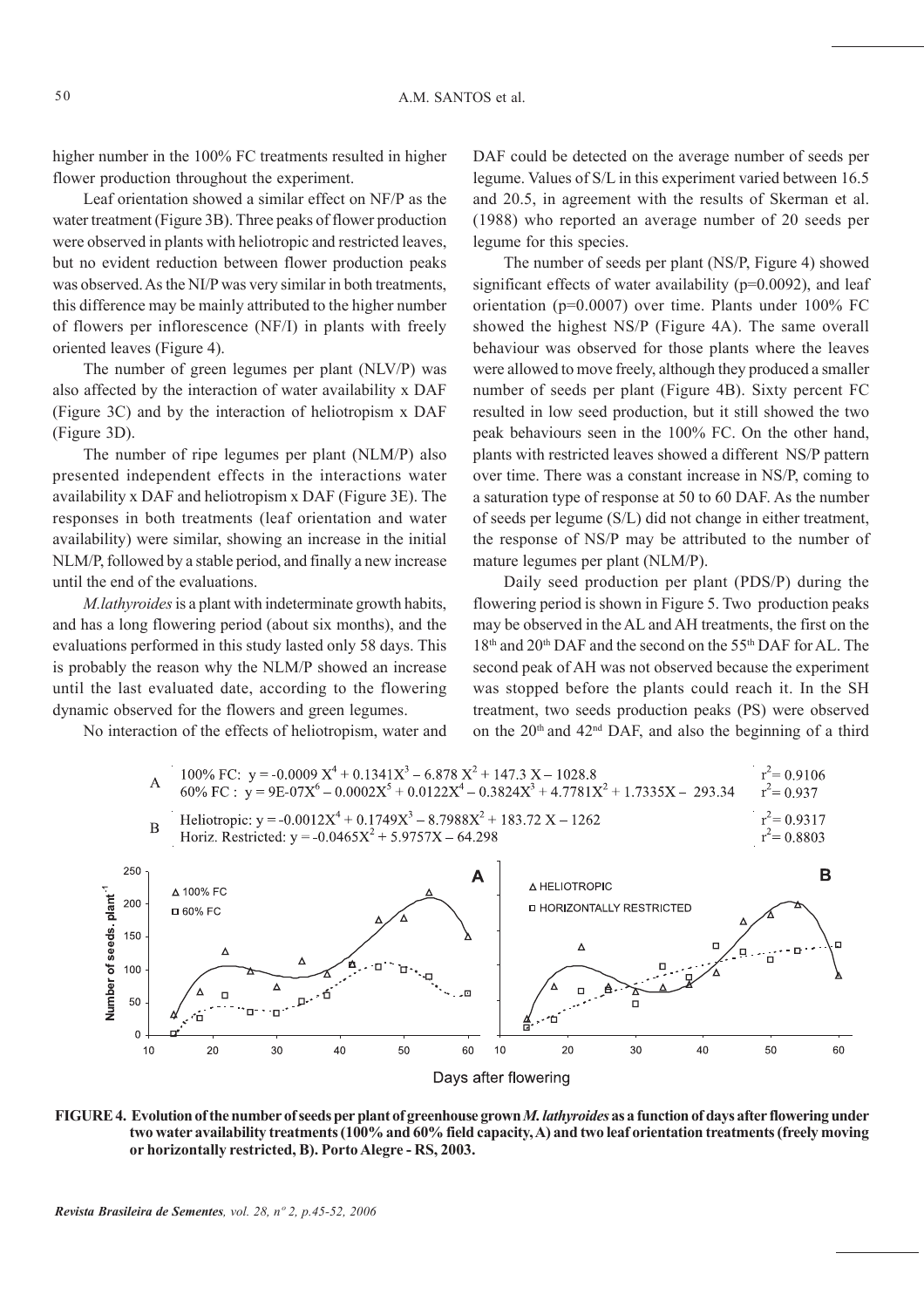

**FIGURE 5. Evolution of the daily seed production per plant (PDS/P) in greenhouse grown** *M. lathyroides* **as a function of days after flowering under two levels of water availability (100%, A, and 60%, S, FC), and two leaf orientation treatments (freely orienting leaves, L, and horizontally restricted, H). Porto Alegre, RS – 2003.**

one. The SL treatment showed the same trend as SH, with a first peak of PS on the  $20<sup>th</sup>$  day, another on the  $45<sup>th</sup>$ , and the beginning of a third one at around 58 days.

The cyclic behaviour observed in all treatments can be justified by the indeterminate growth habit of the species. The *M.lathyroides* inflorescences emitted flowers staggeringly during the evaluated flowering period.

The seed production (PS/P) was obtained through the sum of PDS/P throughout the flowering period. Water availability had the only significant effect observed on this variable (p= 0.0008), no significant effect was observed for heliotropism ( $p= 0.2135$ ) or the interaction water availability x heliotropism (0.5513).

Plants under 60% of the field capacity (FC) presented an average reduction of 44% in the total seed production, regardless of leaf orientation. This treatment showed an average of 6.8g seeds per plant throughout the experimental period, while the 100% FC treatment showed an average of 12.1g seeds per plant. This difference may be attributed to some of the seed yield components, because the PS/P is a function of the S/L, PIS, and NLM/P, and this last component depends on the NI/P and NF/I. Although the PIS was superior in plants under 60% FC, and the S/L did not show any difference between the treatments, NLM/P showed much higher values

on plants under 100% FC.

Plants with restricted leaves showed a reduction of about 20% in PS when compared to the heliotropic leaves (average of 10.35g in heliotropic leaves and 8.53g in restricted leaves), although this difference was not significantly different ( $p = 0.2135$ ). The partial movement of the leaves with painted pulvinus (especially the ones at the top of the canopy) on very hot days may have influenced this response. Therefore, the differences in NF/P, NLV/P and NLM/P between plants with freely oriented and restricted leaves may have been reduced because of the reduced heliotropism presented by the painted pulvini leaves.

#### **CONCLUSIONS**

Under favourable water availability, heliotropism induced an increase in yield components. This response was due to the higher vegetative/reproductive development of the plants. However, under low water availability, leaf orientation had no effect on the yield components.

Total seed production per plant was influenced only by the degree of soil moisture.

#### **REFERENCES**

ANGELOCCI, L.R. **Água na planta e trocas gasosas/energéticas com a atmosfera:** introdução ao tratamento biofísico. Piracicaba, SP: Edição do autor, 2002. 272p.

BASEGGIO, J. **Dinâmica de florescimento, produção de sementes e padrões para a análise da germinação de sementes de** *Desmodium incanum* **DC**. 1997. 107f. Dissertação (Mestrado em Zootecnia) - Faculdade de Agronomia, Universidade Federal do Rio Grande do Sul, Porto Alegre, 1997.

BAZZAZ, F.A.; ACKERLY, D.D. Reproductive allocation and reproductive effort in plants. In: FENNER, M. (Ed.). **Seeds:** the ecology of regeneration in plant communities. Oxon: Springer-Verlag Berlin Heidelberg, 1995. p.1-26.

BERG, V.S.; HEUCHELIN, S. Leaf orientation of soybean seedlings. I. Effect of water potential and photosynthetic photon flux density